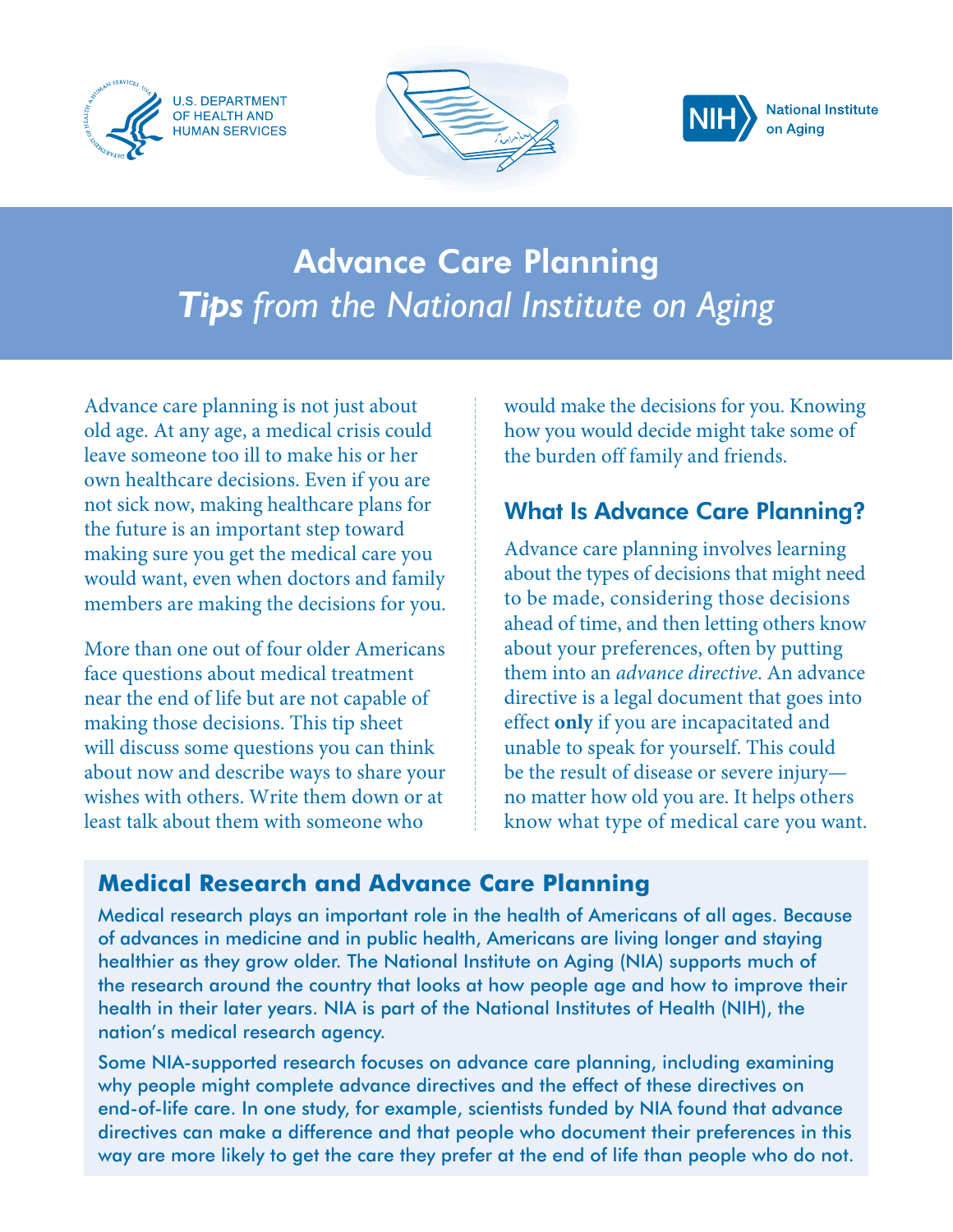It also allows you to express your values and desires related to end-of-life care. You might think of an advance directive as a living document—one that you can adjust as your situation changes because of new information or a change in your health.

### Decisions That Could Come Up Near Death

Sometimes when doctors believe a cure is no longer possible and you are dying, decisions must be made about the use of emergency treatments to keep you alive. Doctors can use several artificial or mechanical ways to try to do this. Decisions that might come up at this time relate to:

- CPR (cardiopulmonary resuscitation)
- ventilator use
- artificial nutrition (tube feeding) or artificial hydration (intravenous fluids)
- comfort care

**CPR.** CPR (cardiopulmonary resuscitation) might restore your heartbeat if your heart stops or is in a life-threatening abnormal rhythm. The heart of a young, otherwise healthy person might resume beating normally after CPR. An otherwise healthy older person, whose heart is beating erratically or not beating at all, might also be helped by CPR. CPR is less likely to work for an older person who is ill, can't be successfully treated, and is already close to death. It involves repeatedly pushing on the chest with force, while putting air into the lungs. This force has to be quite strong, and sometimes ribs are broken or a lung collapses. Electric shocks known as defibrillation and medicines might also be used as part of the process.

**Ventilator use.** Ventilators are machines that help you breathe. A tube connected to the ventilator is put through the throat into the trachea (windpipe) so the machine can force air into the lungs. Putting the tube down the throat is called intubation. Because the tube is uncomfortable, medicines are used to keep you sedated (unconscious) while on a ventilator. If you can't breathe on your own after a few days, a doctor may perform a tracheotomy or "trach" (rhymes with "make"). During this bedside surgery, the tube is inserted directly into the trachea through a hole in the neck. For long-term help with breathing, a trach is more comfortable, and sedation is not needed. People using such a breathing tube aren't able to speak without special help because exhaled air goes out of the trach rather than past their vocal cords.

#### **Artificial nutrition or artificial hydration.**

A feeding tube and/or intravenous (IV) liquids are sometimes used to provide nutrition when a person is not able to eat or drink. These measures can be helpful if you are recovering from an illness. However, if you are near death, these could actually make you more uncomfortable. For example, IV liquids, which are given through a plastic tube put into a vein, can increase the burden on failing kidneys. Or if the body is shutting down near death, it is not able to digest food properly, even when provided through a feeding tube. At first, the feeding tube is threaded through the nose down to the stomach. In time, if tube feeding is still needed, the tube is surgically inserted into the stomach.

**Comfort care.** Comfort care is anything that can be done to soothe you and relieve suffering while staying in line with your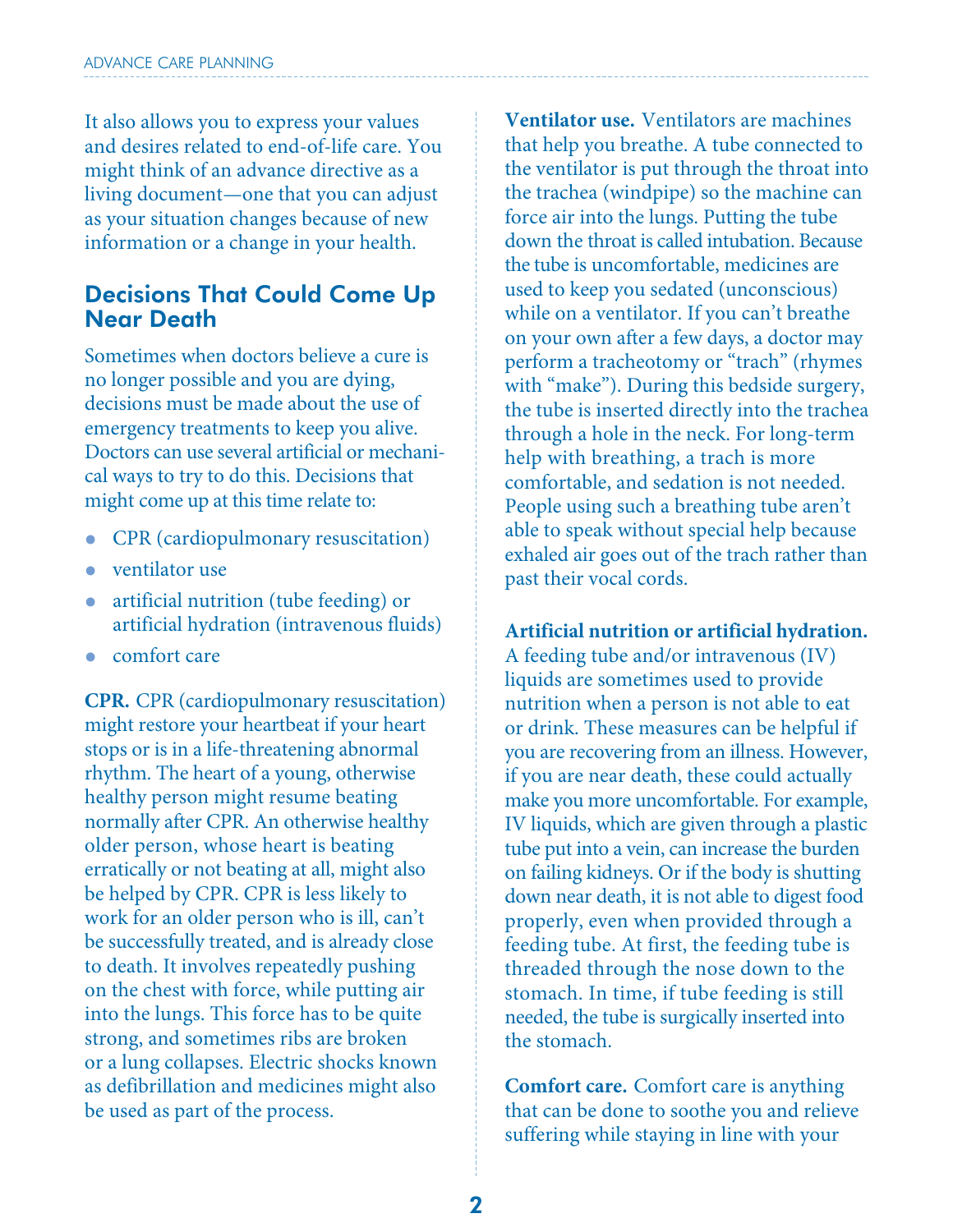wishes. Comfort care includes managing shortness of breath; offering ice chips for dry mouth; limiting medical testing; providing spiritual and emotional counseling; and giving medication for pain, anxiety, nausea, or constipation. Often this is done through hospice, which may be offered in the home, in a hospice facility, in a skilled nursing facility, or in a hospital. With hospice, a team of healthcare providers works together to provide the best possible quality of life in a patient's final days, weeks, or months. After death, the hospice team continues to offer support to the family.

### **What Is Hospice Care? What Is Palliative Care?**

Hospice care is intended to provide comfort to you and your family during a life-threatening illness, rather than provide treatments to cure the illness. Palliative care is similar to comfort care in hospice, but it is offered along with any medical treatments you might be receiving for a life-threatening illness, such as chemotherapy for cancer or dialysis for kidney failure. The main goal of both hospice and palliative care is to keep you comfortable. In addition, you can always choose to move from hospice to palliative care if you want to pursue treatments to cure your illness.

# Getting Started

Start by thinking about what kind of treatment you do or do not want in a medical emergency. It might help to talk with your doctor about how your present health conditions might influence your health in

the future. For example, what decisions would you or your family face if your high blood pressure leads to a stroke?

If you don't have any medical issues now, your family medical history might be a clue to thinking about the future. Talk to your doctor about decisions that might come up if you develop health problems similar to those of other family members.

In considering treatment decisions, your personal values are key. Is your main desire to have the most days of life, or to have the most life in your days? What if an illness leaves you paralyzed or in a permanent coma and you need to be on a ventilator? Would you want that?

What makes life meaningful to you? You might want doctors to try CPR if your heart stops or to try using a ventilator for a short time if you've had trouble breathing, if that means that, in the future, you could be well enough to spend time with your family. Even if the emergency leaves you simply able to spend your days listening to books on tape or gazing out the window watching the birds and squirrels compete for seeds in the bird feeder, you might be content with that.

But, there are many other scenarios. Here are a few. What would you decide?

- If a stroke leaves you paralyzed and then your heart stops, would you want CPR? What if you were also mentally impaired by a stroke—does your decision change?
- What if you develop dementia, don't recognize family and friends, and, in time, cannot feed yourself? Would you want a feeding tube used to give you nutrition?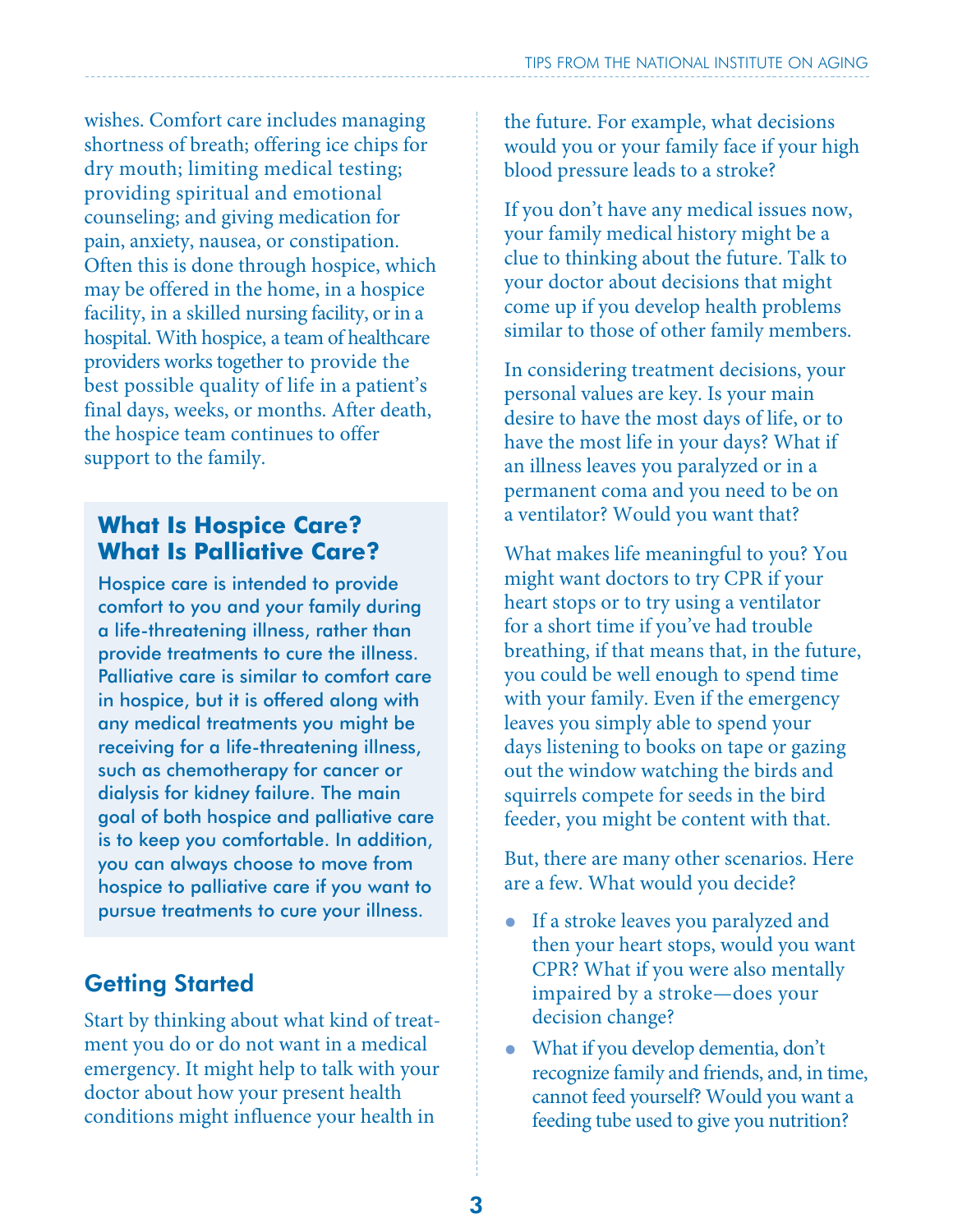• What if you are permanently unconscious and then develop pneumonia? Would you want antibiotics and a ventilator used?

For some people, staying alive as long as medically possible is the most important thing. An advance directive can help make sure that happens.

Your decisions about how to handle any of these situations could be different at age 40 than at age 85. Or they could be different if you have an incurable condition as opposed to being generally healthy. An advance directive allows you to provide instructions for these types of situations and then to change the instructions as you get older or if your viewpoint changes.

# Making Your Wishes Known

There are two elements in an advance directive—a living will and a durable power of attorney for health care. There are also other documents that can supplement your advance directive or stand alone. You can choose which documents to create, depending on how you want decisions to be made. These documents include:

- living will
- durable power of attorney for health care
- other documents discussing DNR (do not resuscitate) orders, organ and tissue donation, dialysis, and blood transfusions

**Living will.** A living will is a written document that helps you tell doctors how you want to be treated if you are dying or permanently unconscious and cannot make decisions about emergency treatment. In a living will, you can say which of the procedures described on page 2 you would want,

which ones you wouldn't want, and under which conditions each of your choices applies.

**Durable power of attorney for health care.** A durable power of attorney for health care is a legal document naming a healthcare proxy, someone to make medical decisions for you at times when you might not be able to do so. Your proxy, also known as a surrogate or agent, should be familiar with your values and wishes. This means that he or she will be able to decide as you would when treatment decisions need to be made. A proxy can be chosen in addition to or instead of a living will. Having a healthcare proxy helps you plan for situations that cannot be foreseen, like a serious auto accident.

A durable power of attorney for health care enables you to be more specific about your medical treatment than a living will.

Some people are reluctant to put specific health decisions in writing. For them, naming a healthcare agent might be a good approach, especially if there is someone they feel comfortable talking with about their values and preferences.

**Other advance care planning documents.** You might also want to prepare separate documents to express your wishes about a single medical issue or something not already covered in your advance directive. A living will usually covers only the specific lifesustaining treatments discussed earlier. You might want to give your healthcare proxy specific instructions about other issues, such as blood transfusion or kidney dialysis. This is especially important if your doctor suggests that, given your health condition, such treatments might be needed in the future.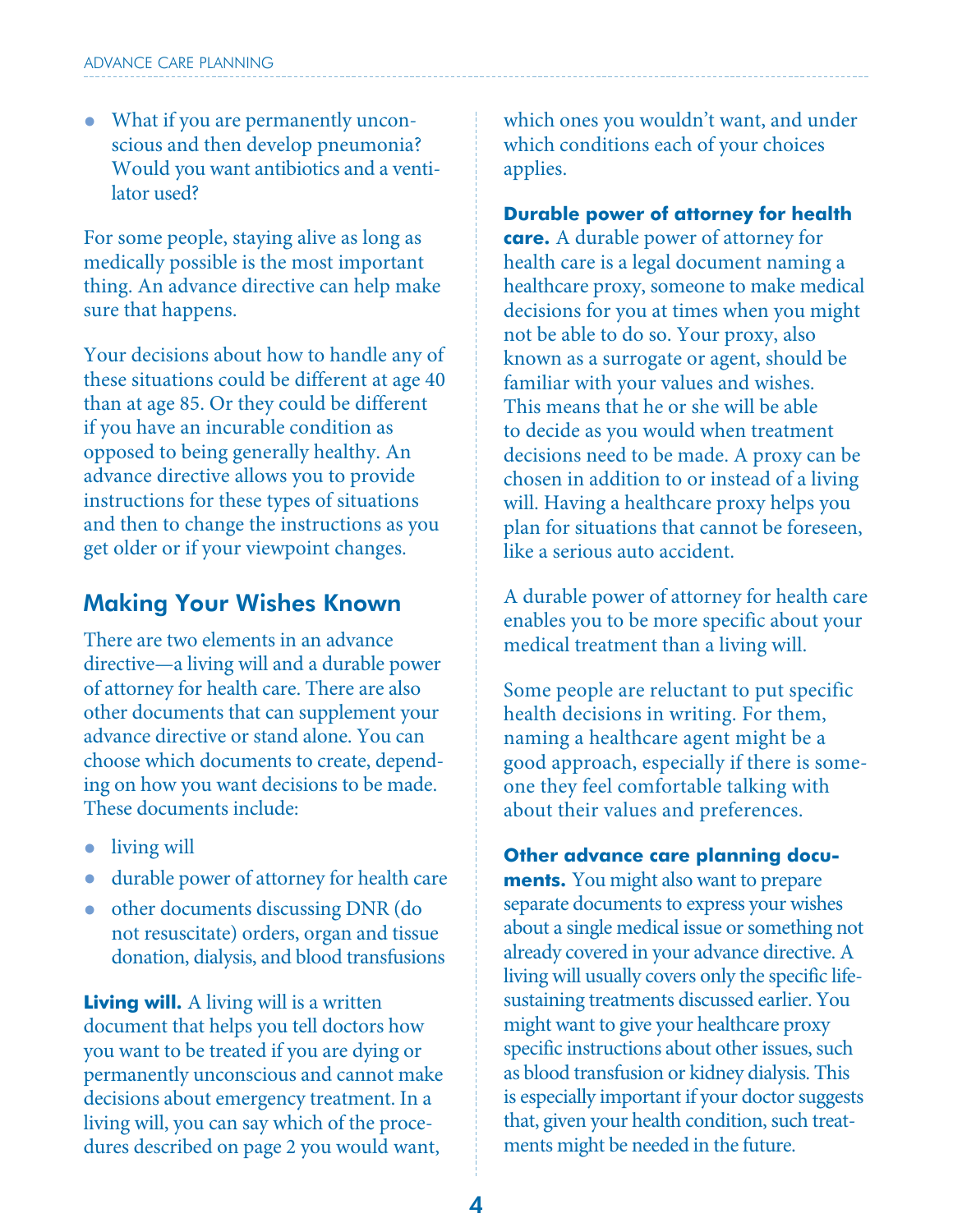Two medical issues that might arise at the end of life are DNR orders and organ and tissue donation.

A *DNR (do not resuscitate) order* tells medical staff in a hospital or nursing facility that you do not want them to try to return your heart to a normal rhythm if it stops or is beating unevenly. Even though a living will might say CPR is not wanted, it is helpful to have a DNR order as part of your medical file if you go to a hospital. Posting a DNR next to your bed might avoid confusion in an emergency situation. Without a DNR order, medical staff will make every effort to restore the normal rhythm of your heart. A *non-hospital DNR* will alert emergency medical personnel to your wishes regarding CPR and other measures to restore your heartbeat if you are not in the hospital. A similar document that is less familiar is called a *DNI (do not intubate) order*. A DNI tells medical staff in a hospital or nursing facility that you do not want to be put on a breathing machine.

*[Organ and tissue donation](http://www.nia.nih.gov/health/publication/organ-donation-and-transplantation-older-donors-and-recipients)* allows organs or body parts from a generally healthy person who has died to be transplanted into people who need them. Commonly, the heart, lungs, pancreas, kidneys, corneas, liver, and skin are donated. There is no age limit for organ and tissue donation. You can carry a donation card in your wallet. Some states allow you to add this decision to your driver's license. Some people also include organ donation in their advance care planning documents. At the time of death, family may be asked about organ donation. If those close to you, especially your proxy, know how you feel about organ donation, they will be ready to respond. See *For More Information* for resources about organ and tissue donation.

### **What About Pacemakers and ICDs?**

Some people have pacemakers to help their hearts beat regularly. If you have one and are near death, it may not necessarily keep you alive. But, you might have an ICD (implantable cardioverter-defibrillator) placed under your skin to shock your heart back into regular beatings if the rhythm becomes irregular. If other life-sustaining measures are not used, the ICD may also be turned off. You need to state in your advance directive what you want done if the doctor suggests it is time to turn it off.

## Selecting Your Healthcare Proxy

If you decide to choose a proxy, think about people you know who share your views and values about life and medical decisions. Your proxy might be a family member, a friend, your lawyer, or someone with whom you worship. It's a good idea to also name an alternate proxy. It is especially important to have a detailed living will if you choose not to name a proxy.

You can decide how much authority your proxy has over your medical care whether he or she is entitled to make a wide range of decisions or only a few specific ones. Try not to include guidelines that make it impossible for the proxy to fulfill his or her duties. For example, it's probably not unusual for someone to say in conversation, "I don't want to go to a nursing home," but think carefully about whether you want a restriction like that in your advance directive. Sometimes, for financial or medical reasons, that may be the best choice for you.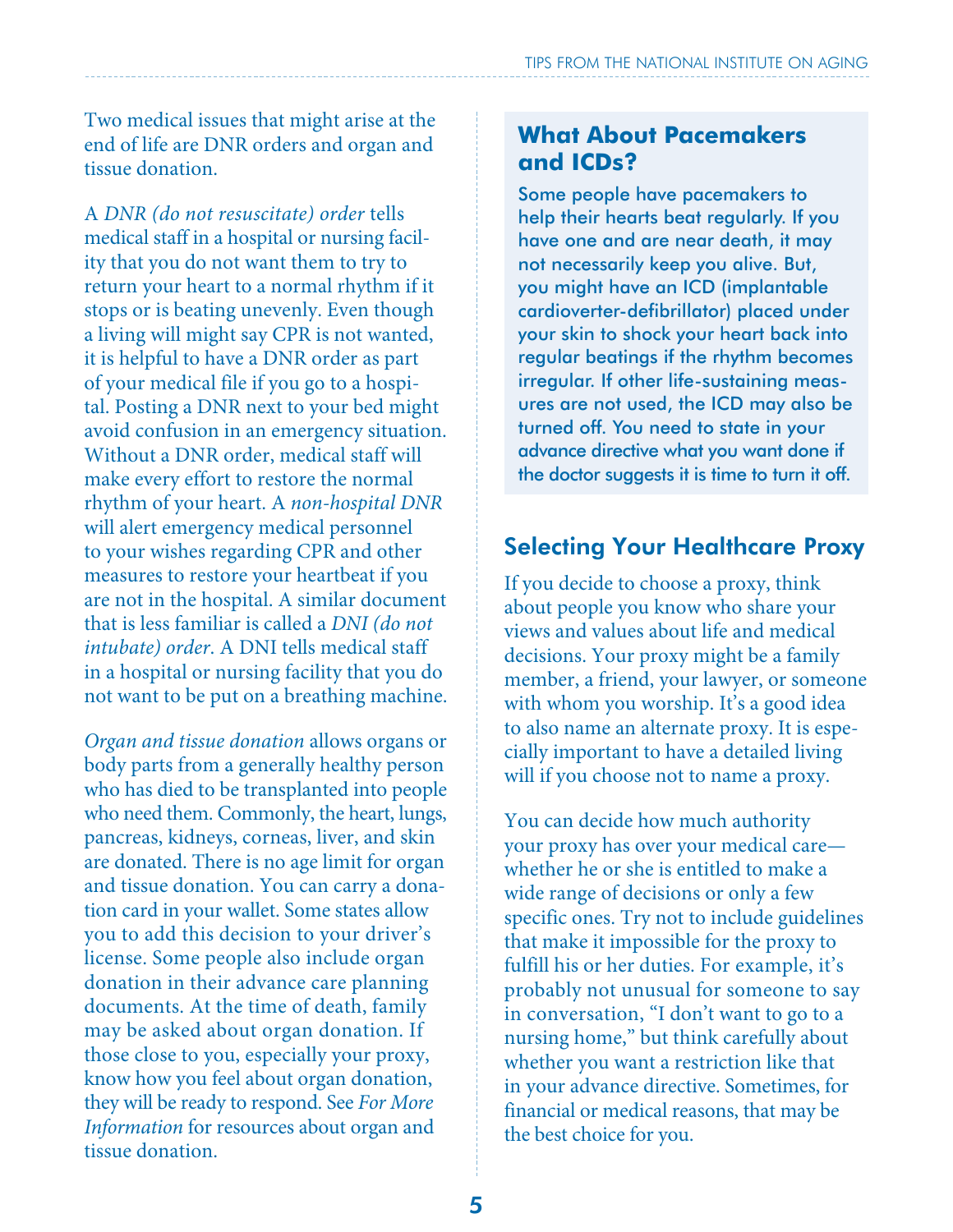Of course, check with those you choose as your healthcare proxy and alternate before you name them officially. Make sure they are comfortable with this responsibility.

# Making It Official

Once you have talked with your doctor and have an idea of the types of decisions that could come up in the future and whom you would like as a proxy, if you want one at all, the next step is to fill out the legal forms detailing your wishes. A lawyer can help but is not required. If you decide to use a lawyer, don't depend on him or her to help you understand different medical treatments. That's why you should start the planning process by talking with your doctor.

Many states have their own advance directive forms. Your local Area Agency on Aging can help you locate the right forms. You can find your area agency phone number by calling the Eldercare Locator toll-free at 1-800-677-1116 or going online at *www.eldercare.gov*.

Some states want your advance directive to be witnessed; some want your signature notarized. A notary is a person licensed by the state to witness signatures. You might find a notary at your bank, post office, or local library, or call your insurance agent. Some notaries charge a fee.

Some people spend a lot of time in more than one state—for example, visiting children and grandchildren. If that's your situation also, you might consider preparing an advance directive using forms for each state—and keep a copy in each place, too.

### **Future Directions**

A number of states are developing or starting to use an advance care planning form known as POLST (Physician Orders for Life-Sustaining Treatment) or MOLST (Medical Orders for Life-Sustaining Treatment). These forms serve in addition to your advance directive. They make it possible for you to provide more detailed guidance about your medical care preferences. Your doctor will talk with you and/or your family for guidance, but the form is filled out by the doctor or, sometimes, a nurse practitioner or physician's assistant. Once signed by your doctor, this form has the force of any other medical order. These forms are often printed on brightly colored paper so they are easily found in a medical or hospital file. Check with your state department of health to find out if this form is available where you live.

### After You Set Up Your Advance **Directive**

There are key people who should be told that you have an advance directive. Give copies to your healthcare proxy and alternate proxy. Give your doctor a copy for your medical records. Tell key family members and friends where you keep a copy. If you have to go to the hospital, give staff there a copy to include in your records. Because you might change your advance directive in the future, it's a good idea to keep track of who receives a copy.

Review your advance care planning decisions from time to time—for example, every 10 years, if not more often. You might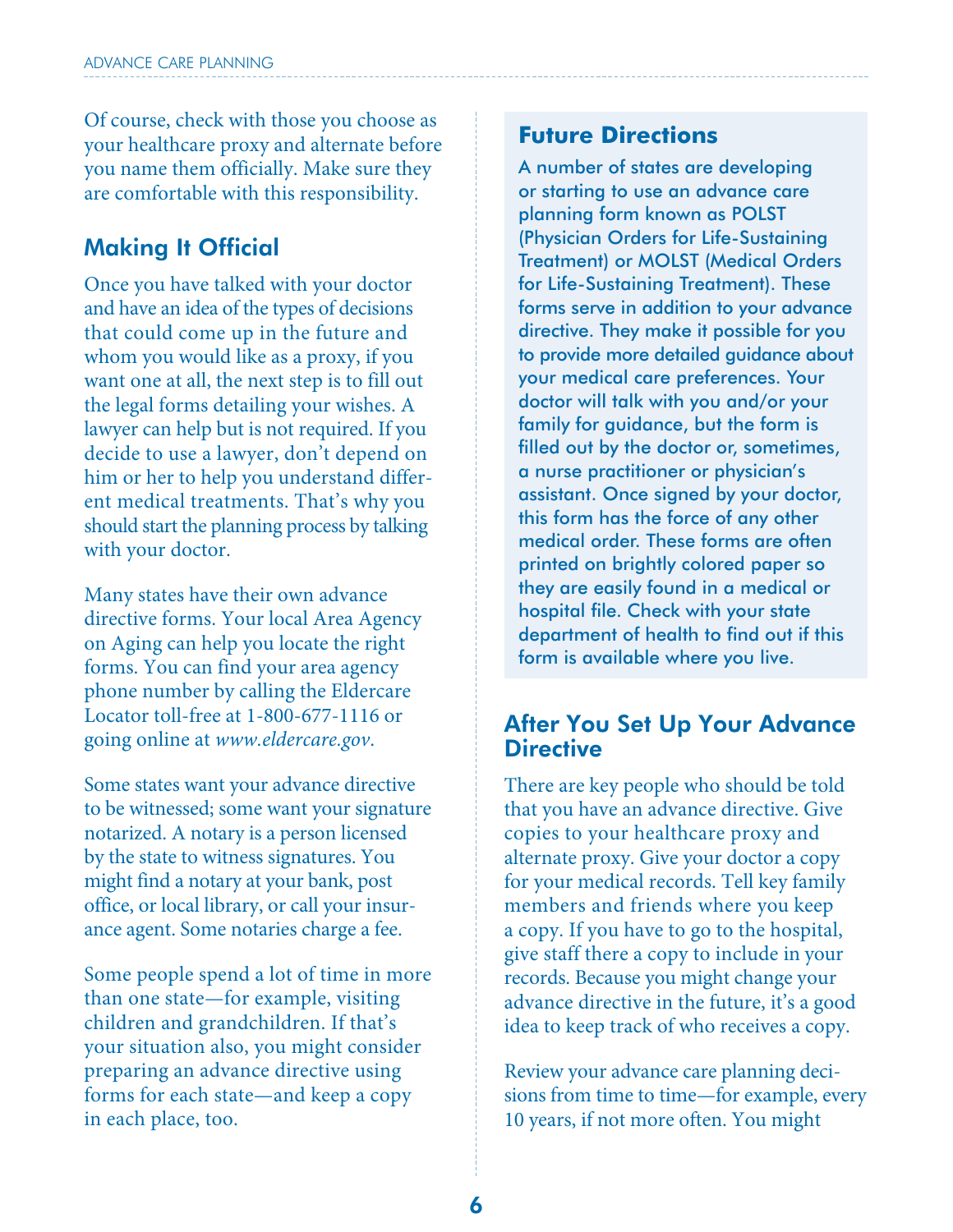want to revise your preferences for care if your situation or your health changes. Or, you might want to make adjustments if you receive a serious diagnosis; if you get married, separated, or divorced; if your spouse dies; or if something happens to your proxy or alternate. If your preferences change, you will want to make sure your doctor, proxy, and family know about them.

# Still Not Sure?

What happens if you have no advance directive or have made no plans and you become unable to speak for yourself? In such cases, the state where you live will assign someone to make medical decisions on your behalf. This will probably be your spouse, your parents if they are available, or your children if they are adults. If you have no family members, the

state will choose someone to represent your best interests.

**Always remember, an advance directive is only used if you are in danger of dying and need certain emergency or special measures to keep you alive but are not able to make those decisions on your own. An advance directive allows you to continue to make your wishes about medical treatment known.**

# Looking Toward the Future

Nobody can predict the future. You may never face a medical situation where you are unable to speak for yourself and make your wishes known. But having an advance directive may give you and those close to you some peace of mind.

# **Advance Directive Wallet Card**

You might want to make a card to carry in your wallet indicating that you have an advance directive and where it is kept. Here is a slightly revised example of the wallet card offered by the Office of the Attorney General in Maryland. It uses the phrase "healthcare agent" instead of "healthcare proxy." You might want to make a copy or cut this one out to fill out and carry with you. It can also be found online at *www.oag.state. md.us/Healthpol/adDir\_cards.pdf*. ✃

|           | <b>I HAVE AN ADVANCE DIRECTIVE.</b>                                                                                                                                                                                                  | <b>OTHER COPIES ARE HELD BY:</b>                                                                                                                                                                                                    |
|-----------|--------------------------------------------------------------------------------------------------------------------------------------------------------------------------------------------------------------------------------------|-------------------------------------------------------------------------------------------------------------------------------------------------------------------------------------------------------------------------------------|
| <b>BE</b> |                                                                                                                                                                                                                                      | Name: <b>Manner All Annual Activities</b>                                                                                                                                                                                           |
|           |                                                                                                                                                                                                                                      |                                                                                                                                                                                                                                     |
|           | Physician's Phone #: __________________                                                                                                                                                                                              |                                                                                                                                                                                                                                     |
|           | <b>COPIES ARE HELD BY:</b>                                                                                                                                                                                                           | $\frac{1}{2}$                                                                                                                                                                                                                       |
|           | Name: Name:                                                                                                                                                                                                                          | <b>I ALSO HAVE A HEALTHCARE AGENT.</b>                                                                                                                                                                                              |
|           | Phone #s: <b>All and All and All and All and All and All and All and All and All and All and All and All and All and All and All and All and All and All and All and All and All and All and All and All and All and All and All</b> | Agent's Name: <b>Agent</b> Agent Agent Agent Agent Agent Agent Agent Agent Agent Agent Agent Agent Agent Agent Agent Agent Agent Agent Agent Agent Agent Agent Agent Agent Agent Agent Agent Agent Agent Agent Agent Agent Agent Ag |
|           |                                                                                                                                                                                                                                      |                                                                                                                                                                                                                                     |
|           |                                                                                                                                                                                                                                      |                                                                                                                                                                                                                                     |